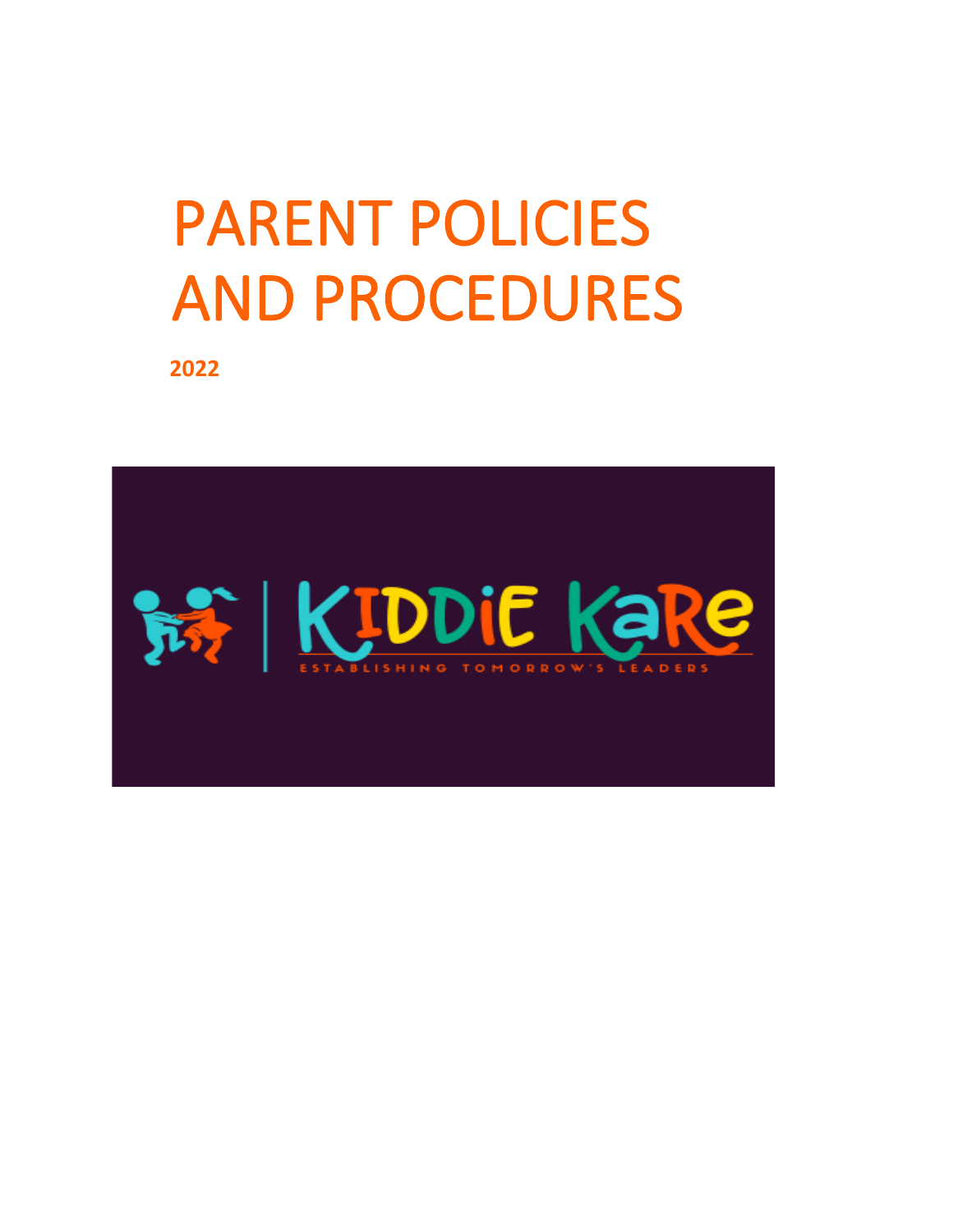# Dear Families:

Welcome to Kiddie Kare were we are establishing tomorrow's leaders. Your child's success is our top priority. To support our inclusive community, we provide each child with a safe, nurturing, and caring environment where they can explore, learn, and grow to their full potential. Children learn through play and here we provide lots of opportunities and activities for this. We have an open-door policy and parents are welcome to come anytime their child is in care.

Choosing a childcare facility is difficult and particularly important, and we appreciate the fact that you are entrusting us with the care of your child.

Here at Kiddie Kare Learning Center your child will thrive and grow, as well as be exposed to new and exciting things. Safety is of the utmost importance and is considered in everything that is done

Thank you for allowing us to serve your family.

Kiddie Kare Learning Center

Management and Staff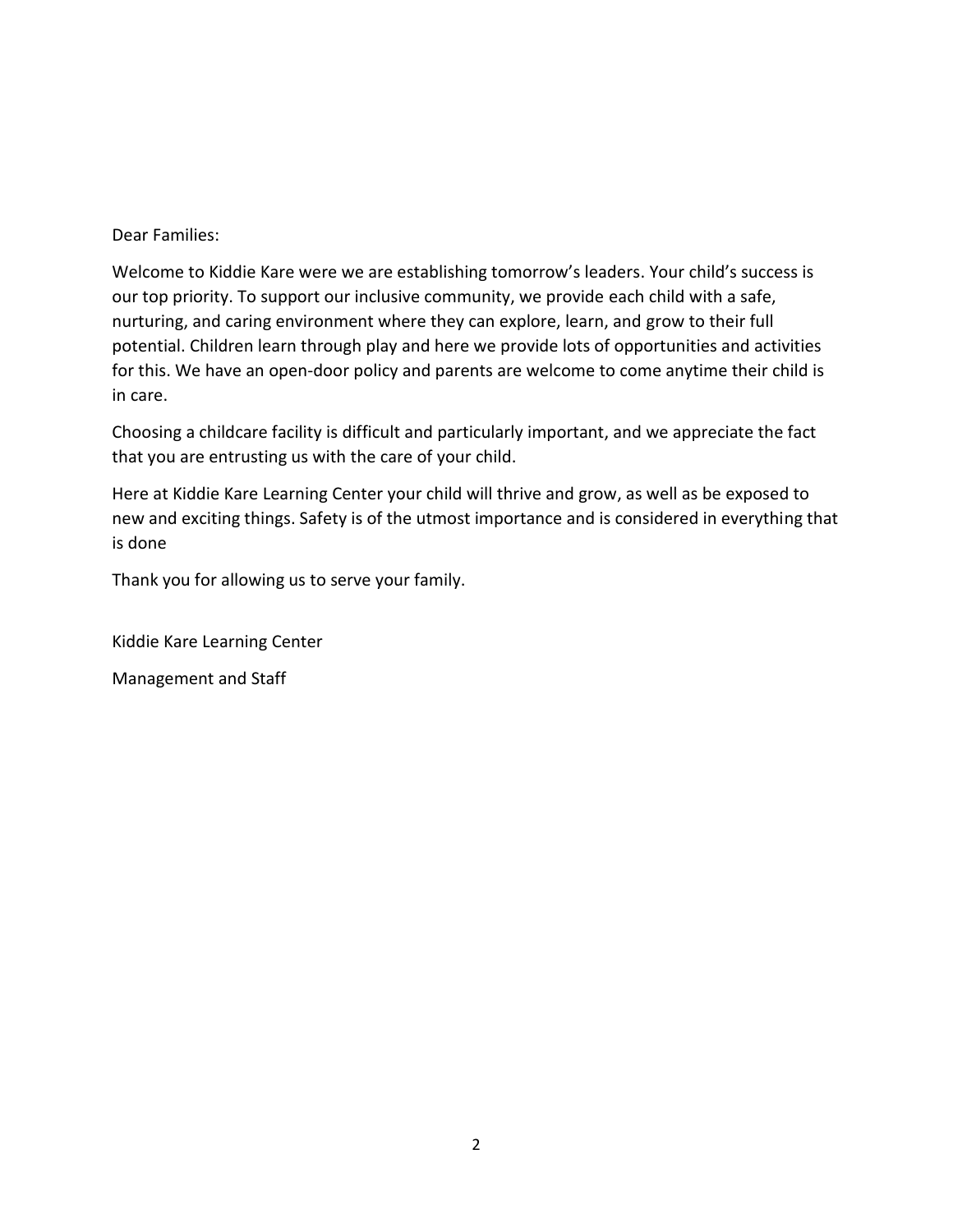# **Table of Contents**

| 6. |                                                |
|----|------------------------------------------------|
| 7. |                                                |
|    |                                                |
|    |                                                |
|    |                                                |
|    |                                                |
|    |                                                |
|    |                                                |
|    |                                                |
|    |                                                |
|    |                                                |
|    |                                                |
|    |                                                |
|    | Caring for children who are mildly ill<br>a.   |
|    |                                                |
|    | Procedures for when the provider is sick<br>b. |
|    |                                                |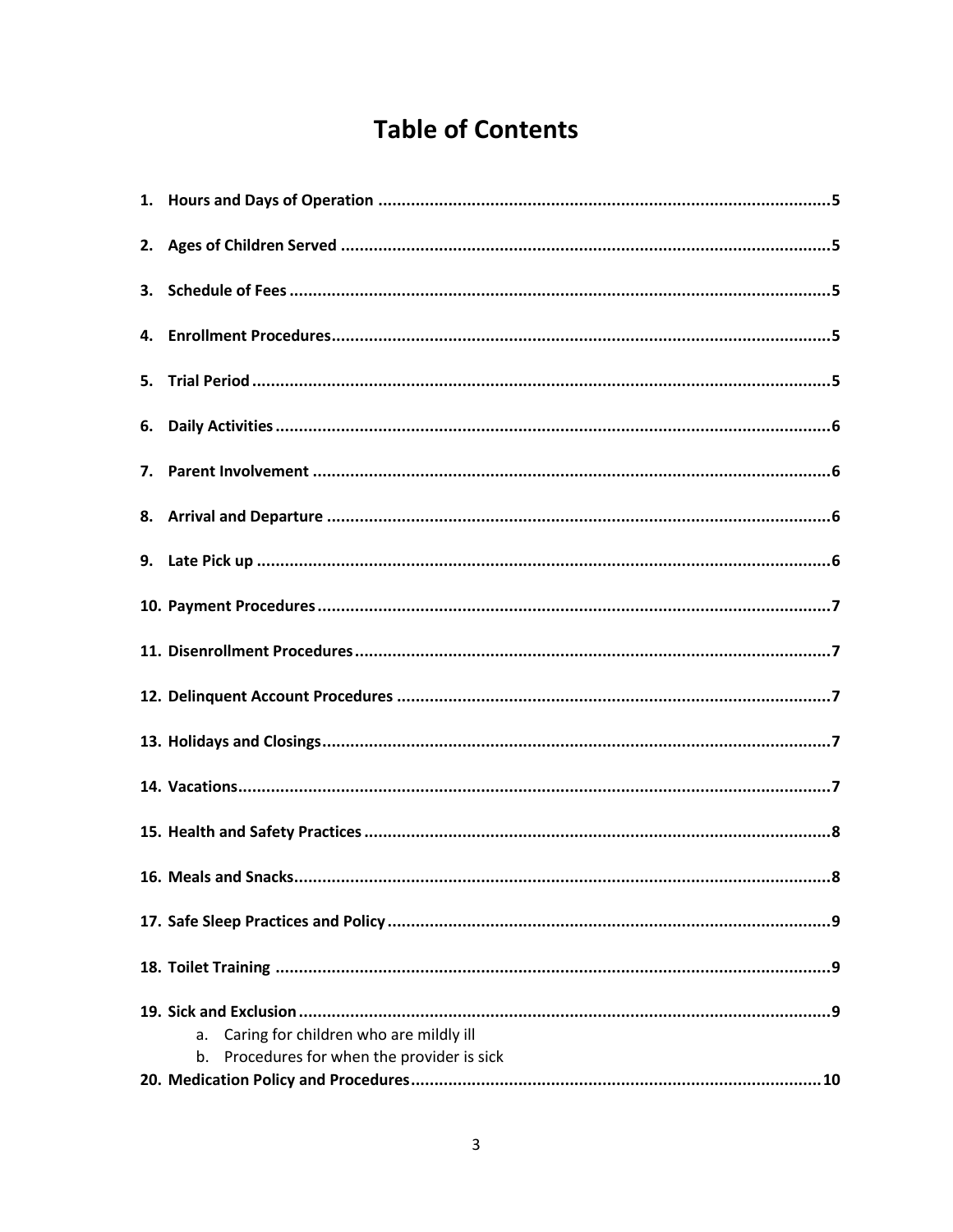|  | a. Discipline and Behavior Policy          |  |  |  |  |  |
|--|--------------------------------------------|--|--|--|--|--|
|  | b. Emergency Procedures                    |  |  |  |  |  |
|  | c. Safe Sleep                              |  |  |  |  |  |
|  | d. Daily Schedule                          |  |  |  |  |  |
|  | e. Written Plan of Care                    |  |  |  |  |  |
|  | f. Summary of North Carolina Law and Rules |  |  |  |  |  |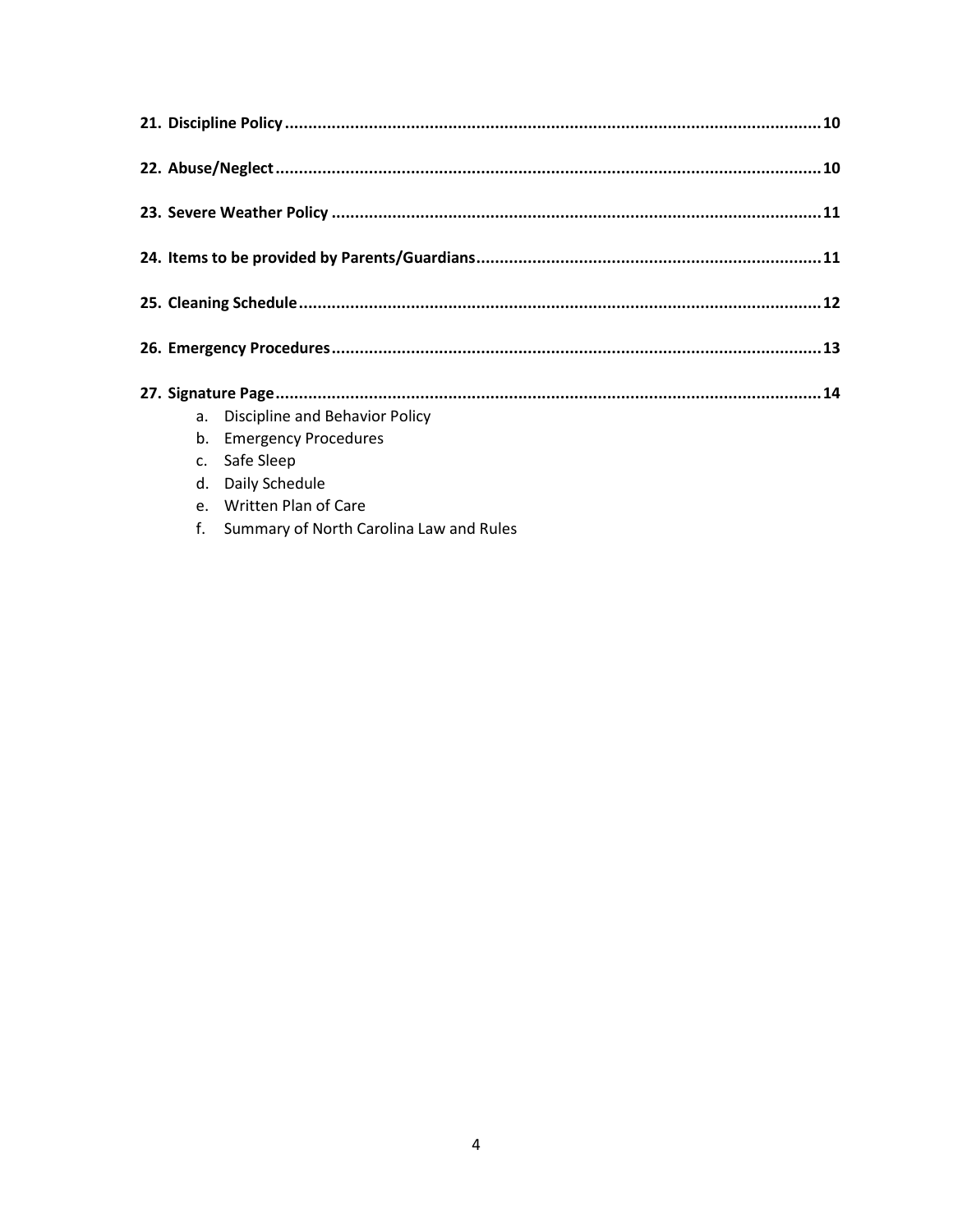**Hours and Days of Operation**: 6:00 am – 6:00 pm Monday-Friday

**Ages of Children Served**: 6 weeks– 5 years of age

# **Schedule of Fees:**

# **No Transportation is provided.**

| <b>Annual Registration</b> | \$50 on your anniversary date. (Non-Refundable) |
|----------------------------|-------------------------------------------------|
| Infant $-1$ year           | \$282.00/week                                   |
| 2 years                    | \$272/week                                      |
| 3 years                    | \$262/week                                      |
| 4 year and older           | \$252/week                                      |

# We Do Not Provide Transportation

### **Enrollment Procedures:**

- Parent and child will be given a tour of the center
- Parent and child will be introduced to staff
- Parent and the Director will go over programs operational policies
- Parent will complete, sign an application for enrollment.
- Parent will fill out and sign all required forms
- Parent will be given a summary of the NC Child Care rules and regulation
- Parent/guardian with custody agreements must provide documentation that states the custody arrangements. We reserve the right to ask that only the parents or legal guardians pick up the child in certain situations.

### **Daily Activities:**

Playing is your child's work. The lesson plans will be created with this in mind. When children play and interact with a variety of toys and activities that stimulate their social, emotional, physical and cognitive skills, their minds and bodies are preparing for future success. During the day children engage in group activities, music, language, art, water play, science, and creative art.

We take the time to listen to your child. Take an interest in what they accomplished each day. This will set the tone a good and healthy long-term relationship with your child.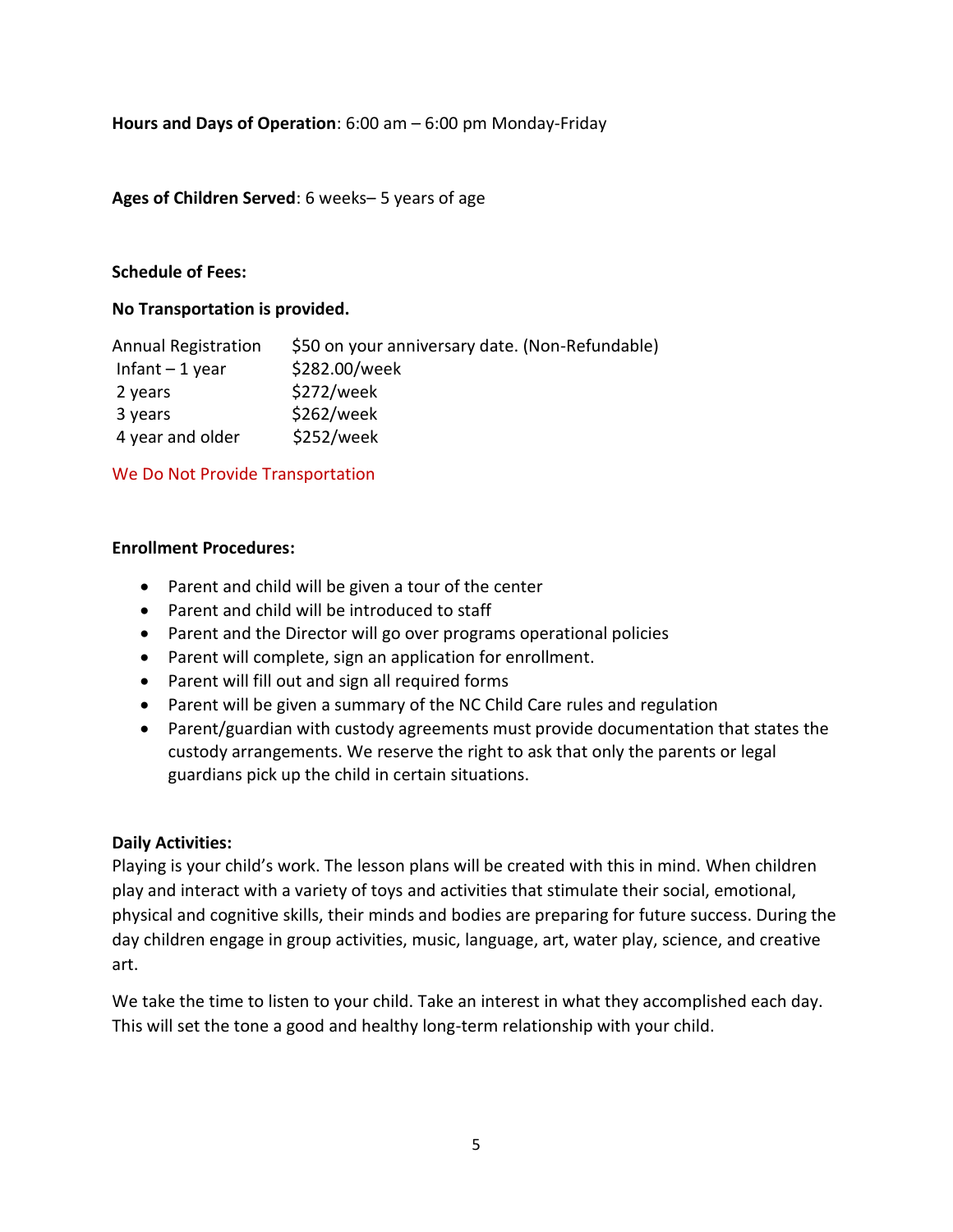# **Parent Involvement:**

You are encouraged to participate in activities at Kiddie Kare Learning Center. Some ways are by volunteering during birthday celebrations, holiday or seasonal parties, cookouts, reading a story to the children, or sharing a special talent. If you have other ideas, please feel free to share them with me. You are always encouraged to discuss your child's progress and/or any concerns with me. If you have praises about the program, questions or concerns feel free to also discuss them with me.

# **Arrival/Departure Procedures:**

Parent (guardian) must come in with their child and sign their child in and wash their hands. Only persons listed on the enrollment form will be permitted to pick up your child, ID will be requested the first time they pick-up.

# **Late Pick-Up:**

The Kiddie Kare Learning Center closes at 6:00 p.m. daily. If you are running late please call. If your child is picked up after 6:00 p.m. a late fee of \$3.00 per minute with a minimum of \$10.00 will be charged (per child), payment must me made upon pick-up. Our clock is used to determine the time.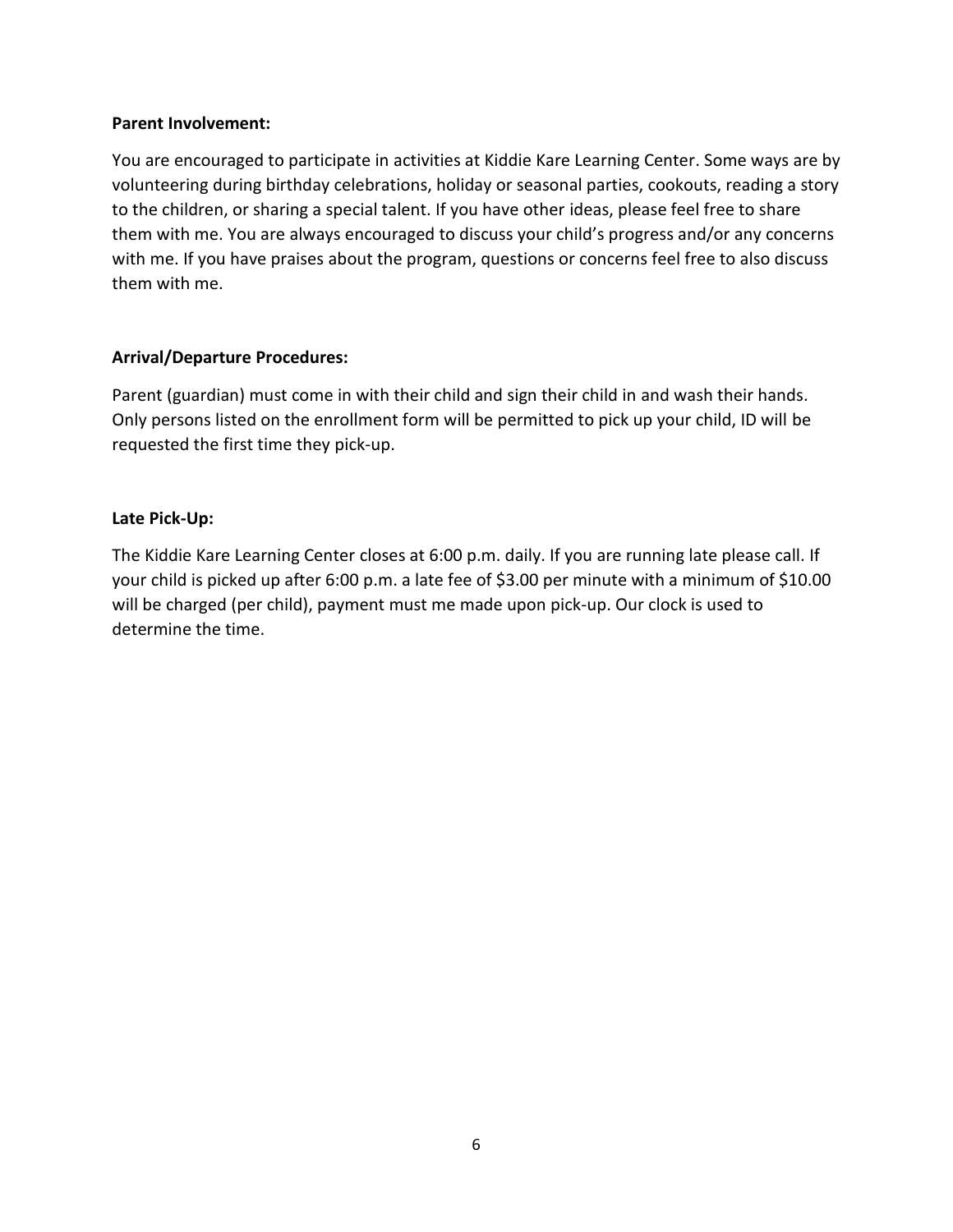#### **Payment Procedures:**

Payment is due on Monday of each week. Cash/Check/Money Orders are forms of payment that we accept. **Full payment must be made whether your child is in attendance or not.** There will be a \$25.00 late charge for payments not made each Monday by 6:00 pm. There is a \$30.00 charge for **all** returned checks. If one check is returned all future forms of payment must be cash or Money Order. Full-time fees are charged when your child is absent due to illness this is to ensure that your child's space is retained.

### **Disenrollment Procedures**:

A two-week notice is required to withdraw your child from Kiddie Kare Learning Center. If you remove your child without a two week notice for any reason you are still responsible for the weekly payment.

### **Delinquent Account Procedures**:

Accounts outstanding for two weeks will be sent to collections.

### **Holidays and Closings:**

We are closed the following holidays: you are still required to make your full payment:

New Year's Day, Martin Luther King Jr. Day, Memorial Day, Juneteenth, Labor Day, Independence Day, Thanksgiving (Thursday and Friday), Good Friday, Christmas Eve and Day, Personal Day.

### **Vacations:**

Each family will receive 1 week of tuition free vacation each year. Your child must be in attendance for 1 year before your free vacation week. Your child must be absent for the entire week in order to be given a free week.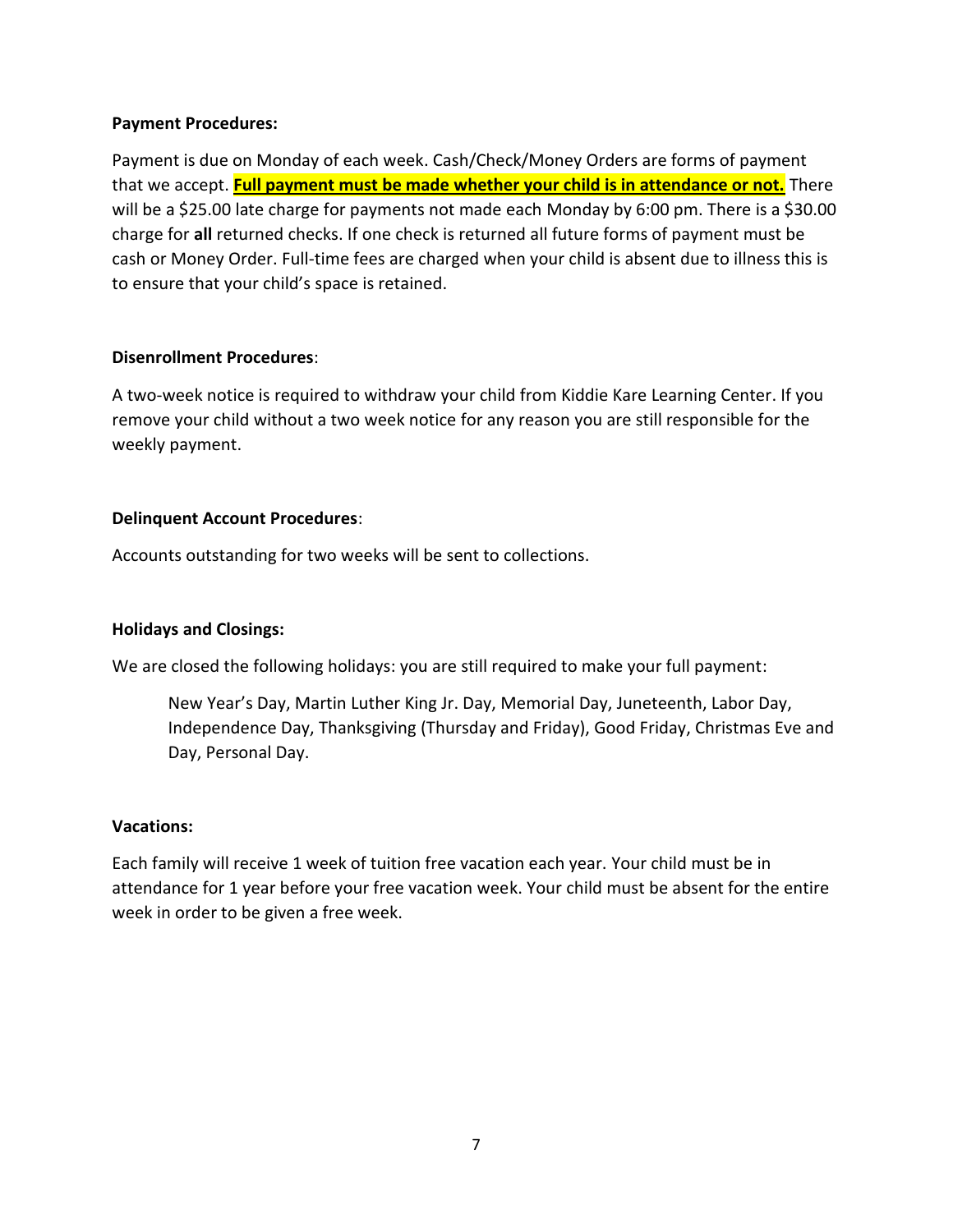# **Health and Safety Procedures**:

All efforts are made to provide a safe indoor and outdoor environment for the children. Children and Staff wash their hands upon arrival. Monthly fire drills are conducted with the children to ensure that everyone knows the correct procedure to follow in case of a fire. I am certified in CPR and First Aid and theses certifications are kept current. First aid supplies are always available for use if necessary. Health and emergency information is kept on file for each child and is updated, as necessary. General cleaning as well as disinfecting is done daily (cleaning of toys, wiping table/highchairs, and outdoor inspections).

# **Meals and Snacks:**

Kiddie Kare Learning Center is enrolled in the Child and Adult Care Food Program. All meals and snacks meet the USDA requirements. Children are served a nutritious breakfast, lunch and a snack. Milk is served with breakfast, lunch and snack. Water is provided all throughout the day. Menus are done on a weekly basis.

Breakfast will be served between 8:00-9:00 am, lunch 11:300pm -12:30pm, snack 3:00-3:30.

If your child will be arriving later than these times, please make sure your child has eaten before arriving.

Parents are required to provide bottles with the current date and their child's name. When your child transitions to baby food this will be provided for by Kiddie Kare Learning Center. Parents can also choose to use the formula provided by Kiddie Kare Learning Center.

Parents are asked not to bring food to childcare for their child unless there is a special need such as a special diet due to allergies or a special occasion such as a birthday or holiday. Any baked goods brought to childcare that are to be shared with other children will need to be purchased from a bakery that is inspected by health officials, (such as a grocery store bakery.) Pre-packaged goods are also acceptable*.*

Infant feeding schedules are to be completed by parents for children under 15 months old and are to be updated in writing as the child's food habits change.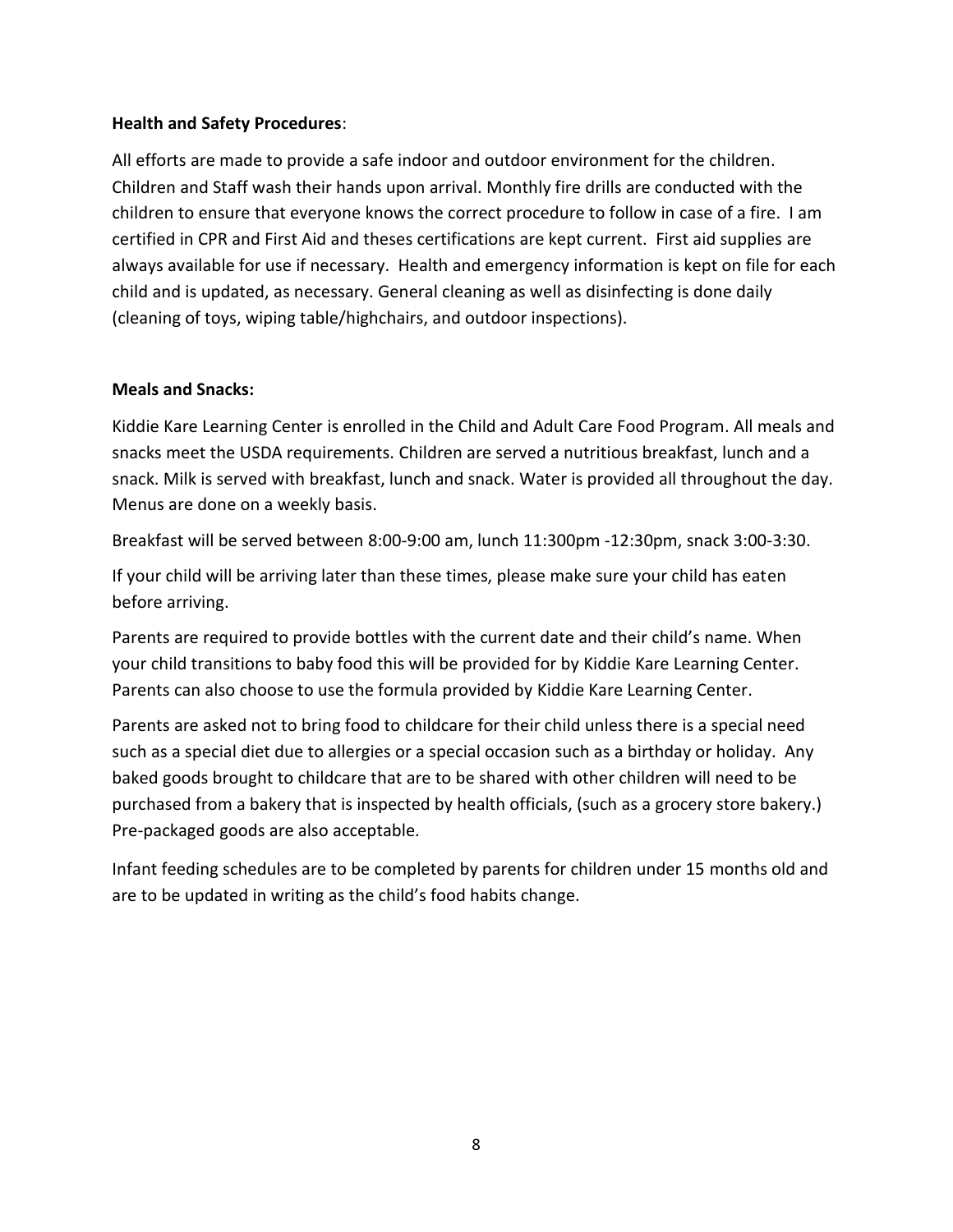#### **Safe Sleep:** (SEE SAFE SLEEP POLICY IN YOUR FOLDER)

# **Toilet Training:**

We do provide toilet training; however, this can only be done with the parent's cooperation. We ask that you recognize that this process is a part of your child's physical growth and can only begin when a child shows signs of interest, can remove his/her clothes and can communicate with words. Rewards for success shall be emphasized rather than penalties for failure. Children will need pull-ups and clothes that are easy to pull down or snap leg pants.

### **Sick and Exclusion Procedures**:

If your child can not participate in their normal daily activities, please keep them at home. If your child has any of these following illnesses or conditions, you must keep your child at home:

A temperature above 100.4 degrees Fahrenheit. Your child must be fever free for 24 hours without the use of fever reducing medicine before they can return to care.

- Vomiting (2 or more times in 12 hours)
- Diarrhea (3 or more watery stools in 12 hours)
- Have Scabies or Lice
- Have a red eye with white or yellow discharge
- Strep Throat
- Any Communicable Disease

Depending on the illness you may be required to bring a doctor's note before your child can return to care.

Your child must be free of all symptoms for 24 hours before returning to care.

If your child gets sick while in care you will be called and asked to pick them up.

I know that it is difficult to be out of work when your child is sick. However, when your child is sick, they are more comfortable in their own homes and beds with you caring for them. We want to keep all the children as healthy as possible. Please contact me if your child has a contagious condition so that I and the other parents may be advised of the situation and be able to respond appropriately for the other children in care.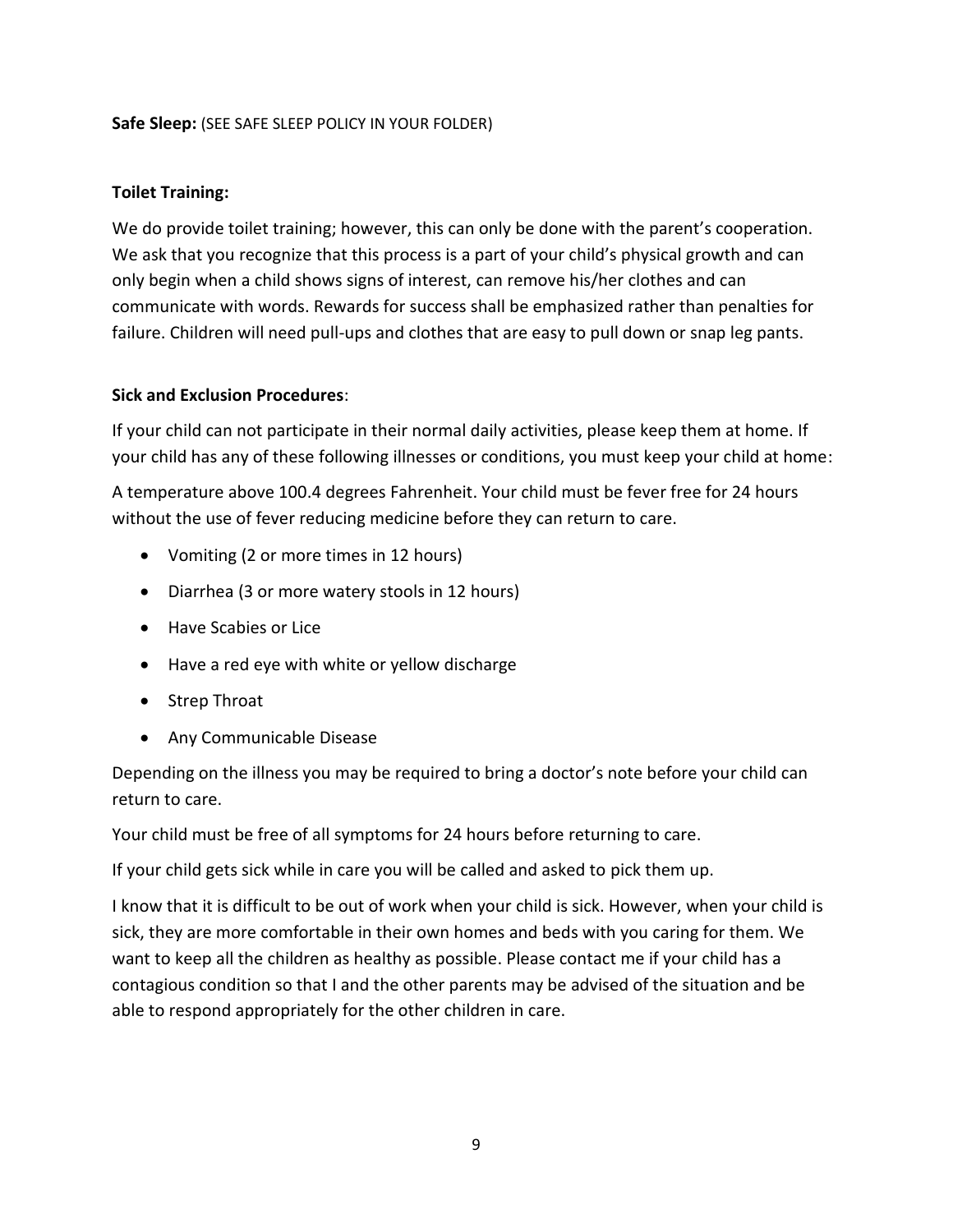# **Medications Policy:**

Any medication must be in the original bottle or container. Prescription medication must include the original prescription label and instructions. Kiddie Kare Learning Center will not administer any medications, creams, or sunscreen without written consent from a child's parent or guardian. Expired medications will not be given to any child. Parents must hand all medications, instructions, and consent forms to me personally.

# **Discipline Policy:**

The method of discipline used by our staff includes praise, separation from the group or redirection. No corporal punishment will be used at any time on any child for any reason. No child will be punished in relation to food, rest or toileting accidents.

A copy of the discipline policy will be reviewed at the child' time of enrollment and a copy of the signed policy will remain as part of the child's file. A copy will also be given to you for your reference.

# **Abuse and Neglect:**

North Carolina law requires any person who suspects child maltreatment at a childcare facility to report the situation to the Intake Unit at Division of Child Development and Early Education at **919 814-6300 or 1 800 859-0829.** Reports can be made anonymously. A person cannot be held liable for a report made in good faith. North Carolina law requires any person who suspects child about or neglect in a family to report that to the county department of social services.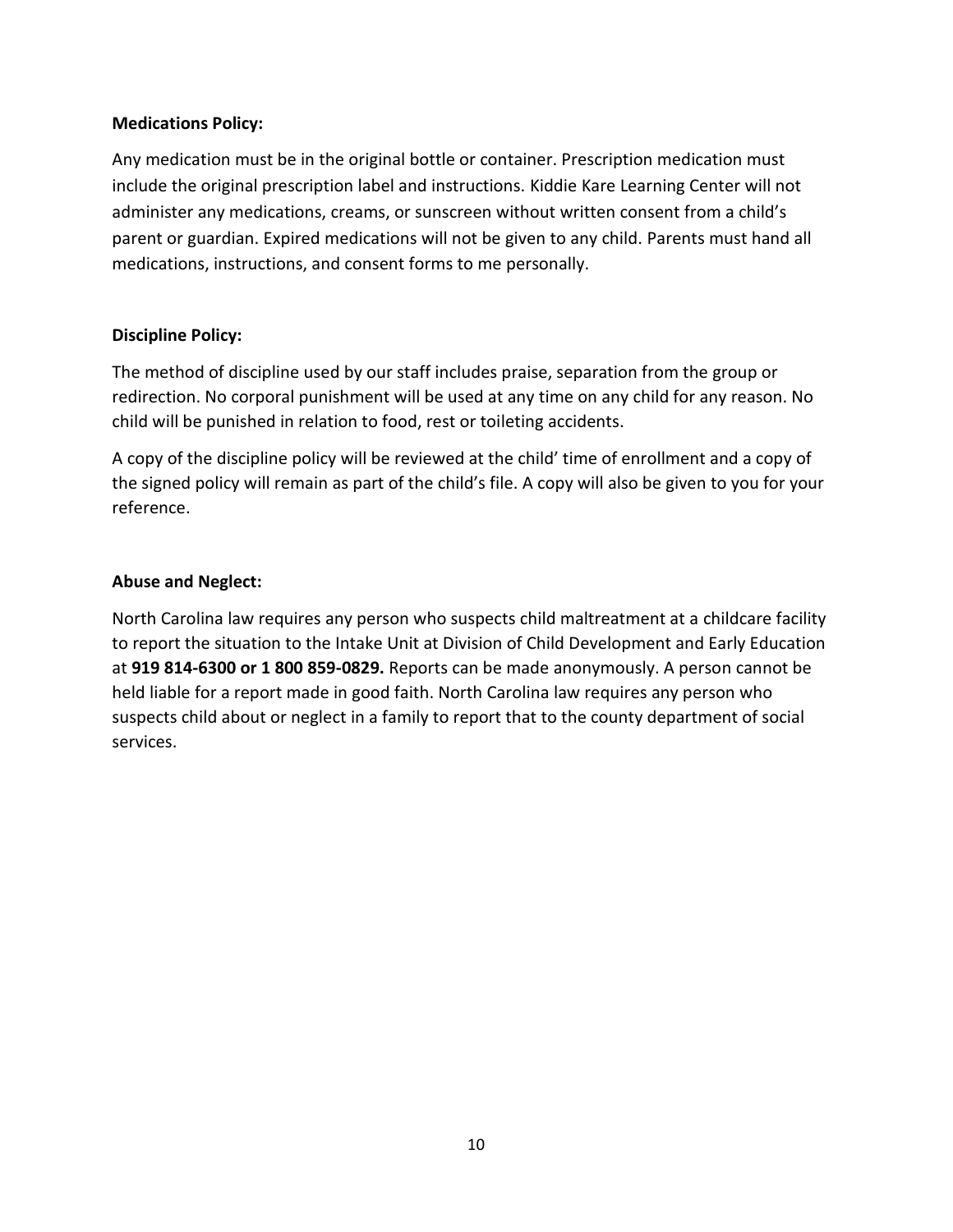# **Severe Weather Policy:**

I will contact parents by phone or email if we are closed or closing early.

#### **Immunizations:**

Your child's medical and immunization forms must be returned within two weeks of your child's enrollment. All children must have their immunization information 30 days from enrollment, or they will not be able to continue in care.

### **Items to be provided by Parent/Guardian:**

Diapers/Pull-ups, wipe, diaper creams, change of clothing, bottles with the child's name and the current date, a blanket for naps for the older children. Children should wear shoes that lace or Velcro and sandals with a strap at the back. No flip flops please.

### **No Smoking: (SEE POLICY IN FOLDER)**

Kiddie Kare Learning Center is a tobacco-Free Child Care Facility. Policy prohibits the use of all tobacco products: Everywhere, By everyone, Always.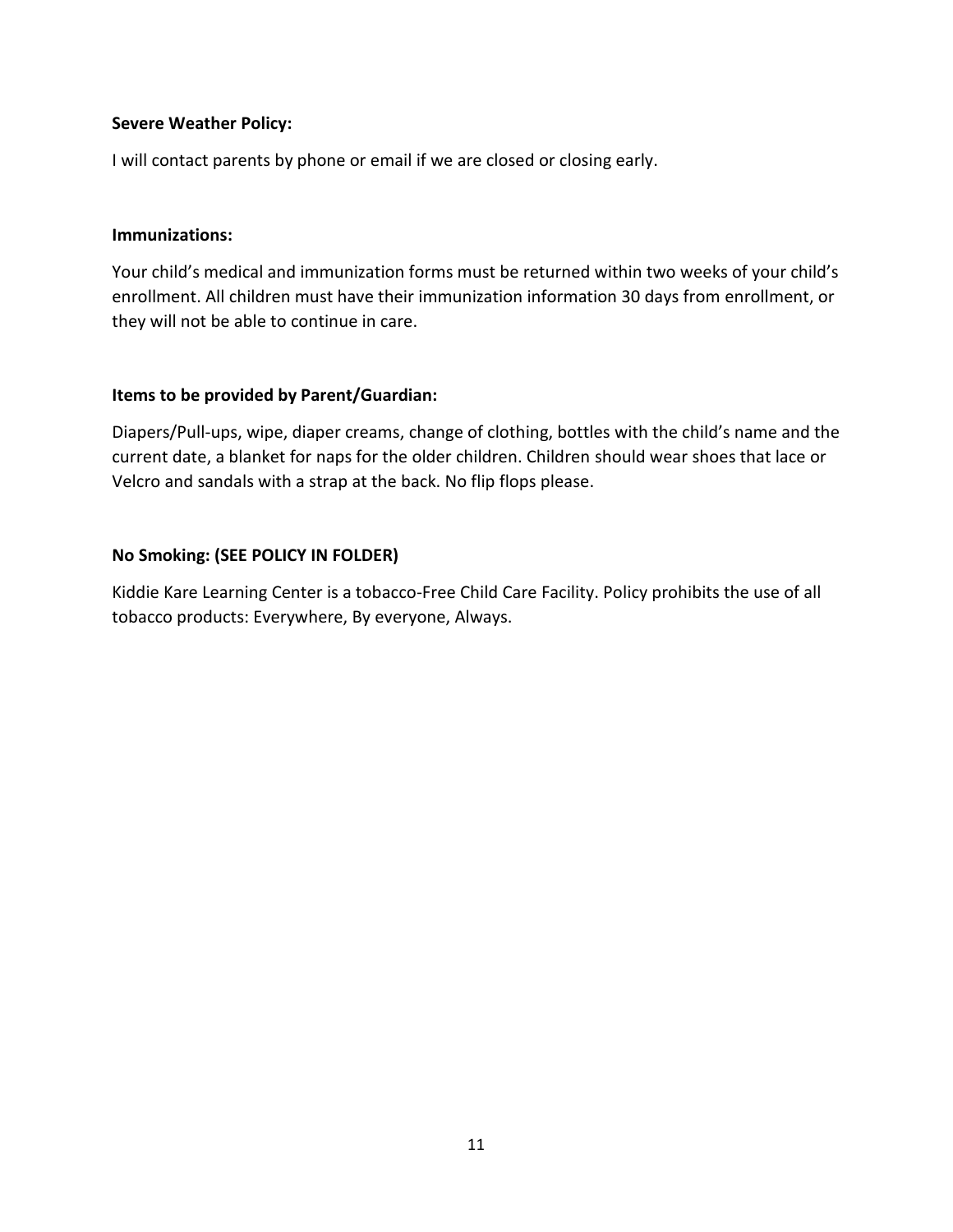# *THE KIDDIE KARE LEARNING CENTER CLEANING SCHEDULE*

*DAILY: Mouthed toys and surfaces washed and disinfected Bathrooms are cleaned and disinfected Trash taken out Floors are swept and mopped; carpets are vacuumed Check outside area to ensure it is ready for play Check water temp must be 90-110 degrees Prepare bleach solution Infant Sheets are washed, and sheets that are soiled High touch areas are cleaned and disinfected regularly throughout the day*

*WEEKLY: Wipe shelves down Clean out refrigerator Sheets washed*

#### *MONTHLY: Wipe walls down*

*Check smoke detector and carbon monoxide detect*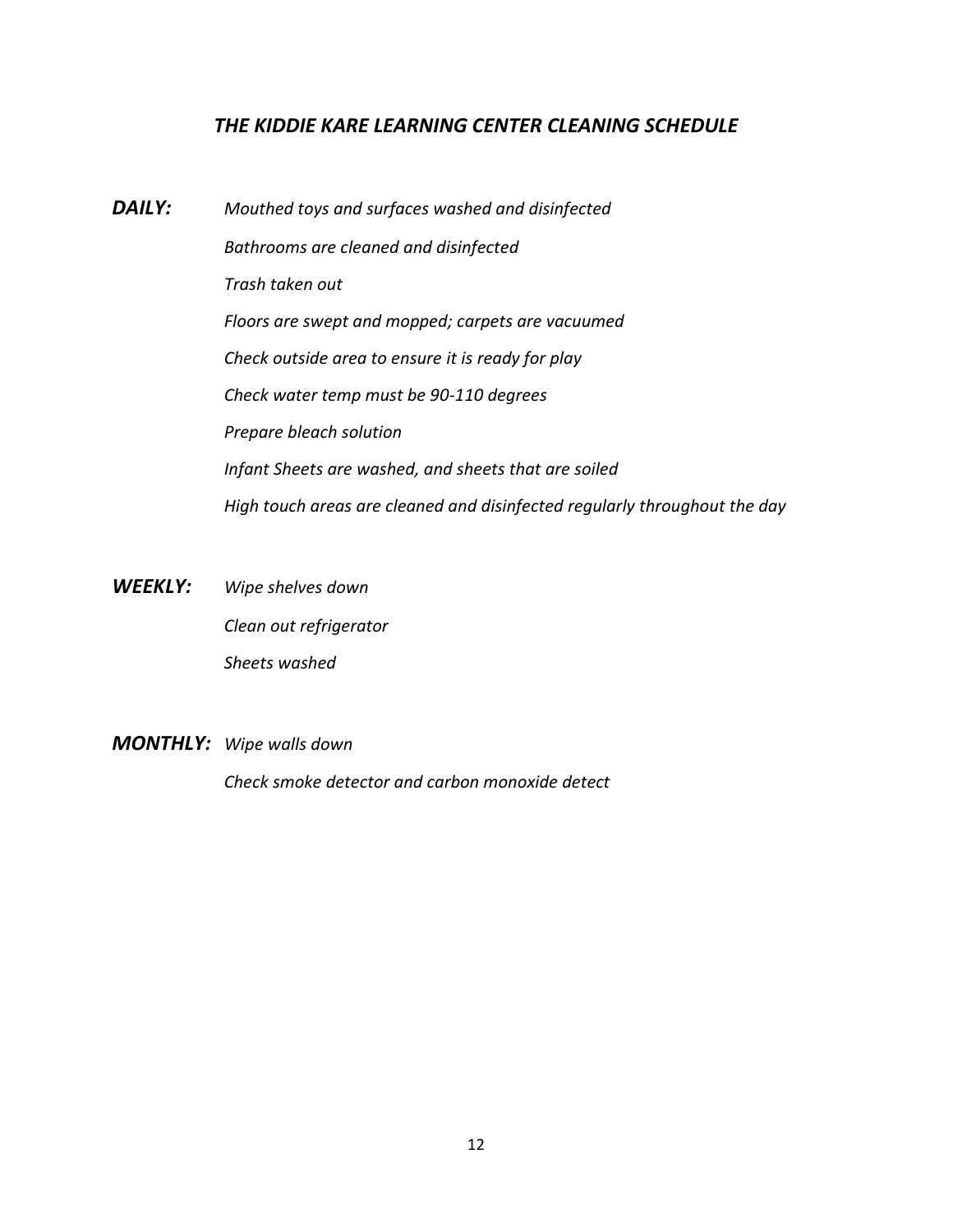# **Emergency Procedures:**

- Parents will be notified by phone and or text.
- If we must leave the premises, we will go across the street across from our parking lot.

Parent Signature: \_\_\_\_\_\_\_\_\_\_\_\_\_\_\_\_\_\_\_\_\_\_\_\_\_\_\_\_\_\_\_\_\_\_\_\_\_\_\_\_\_\_\_\_\_\_\_\_\_\_\_

Date:  $\Box$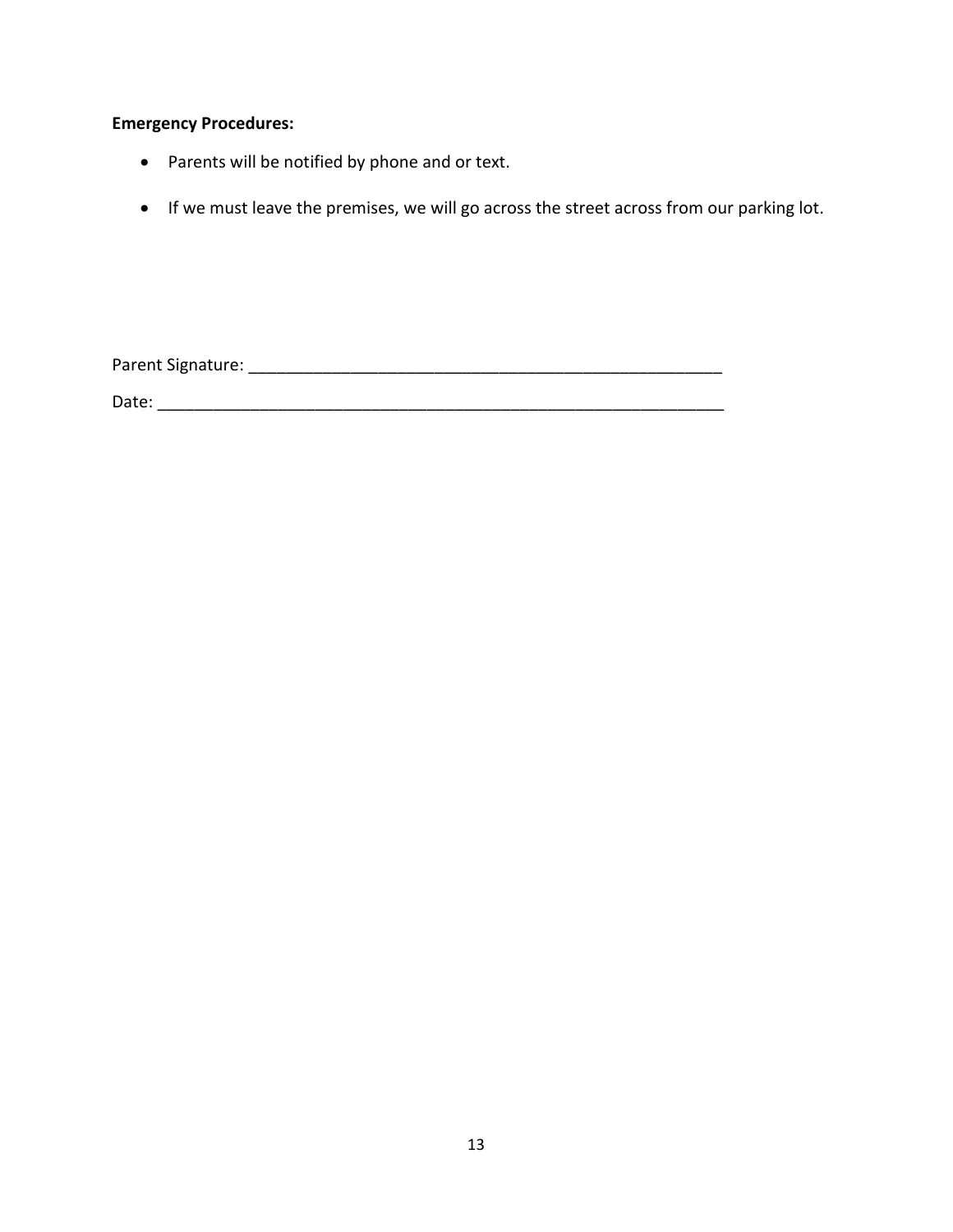I have read and received a copy of the following forms from *Kiddie Kare Learning Center.*

| <b>Covid-19 Requirements (addition)</b>                                                                                                              |                       |  |
|------------------------------------------------------------------------------------------------------------------------------------------------------|-----------------------|--|
| Discipline and Behavior Policy                                                                                                                       |                       |  |
| Summary: North Carolina Child Care Law and Rules                                                                                                     |                       |  |
| $\Box$ Safe Sleep Policy (If applicable)                                                                                                             |                       |  |
| Shaken Baby Syndrome Policy (If applicable)                                                                                                          |                       |  |
| <b>Emergency Procedures Policy</b>                                                                                                                   |                       |  |
| Infant Feeding Plan (If applicable)<br>⊔                                                                                                             |                       |  |
| Daily Schedule                                                                                                                                       |                       |  |
| Parent Handbook<br>$\Box$                                                                                                                            |                       |  |
| No Smoking                                                                                                                                           |                       |  |
| These policies have been discussed with me. I understand the policies and agree with them. I will be<br>notified in writing if any changes are made. |                       |  |
| Date of Birth_______________________  Date of Enrollment________________________                                                                     |                       |  |
|                                                                                                                                                      | Date_________________ |  |
|                                                                                                                                                      |                       |  |